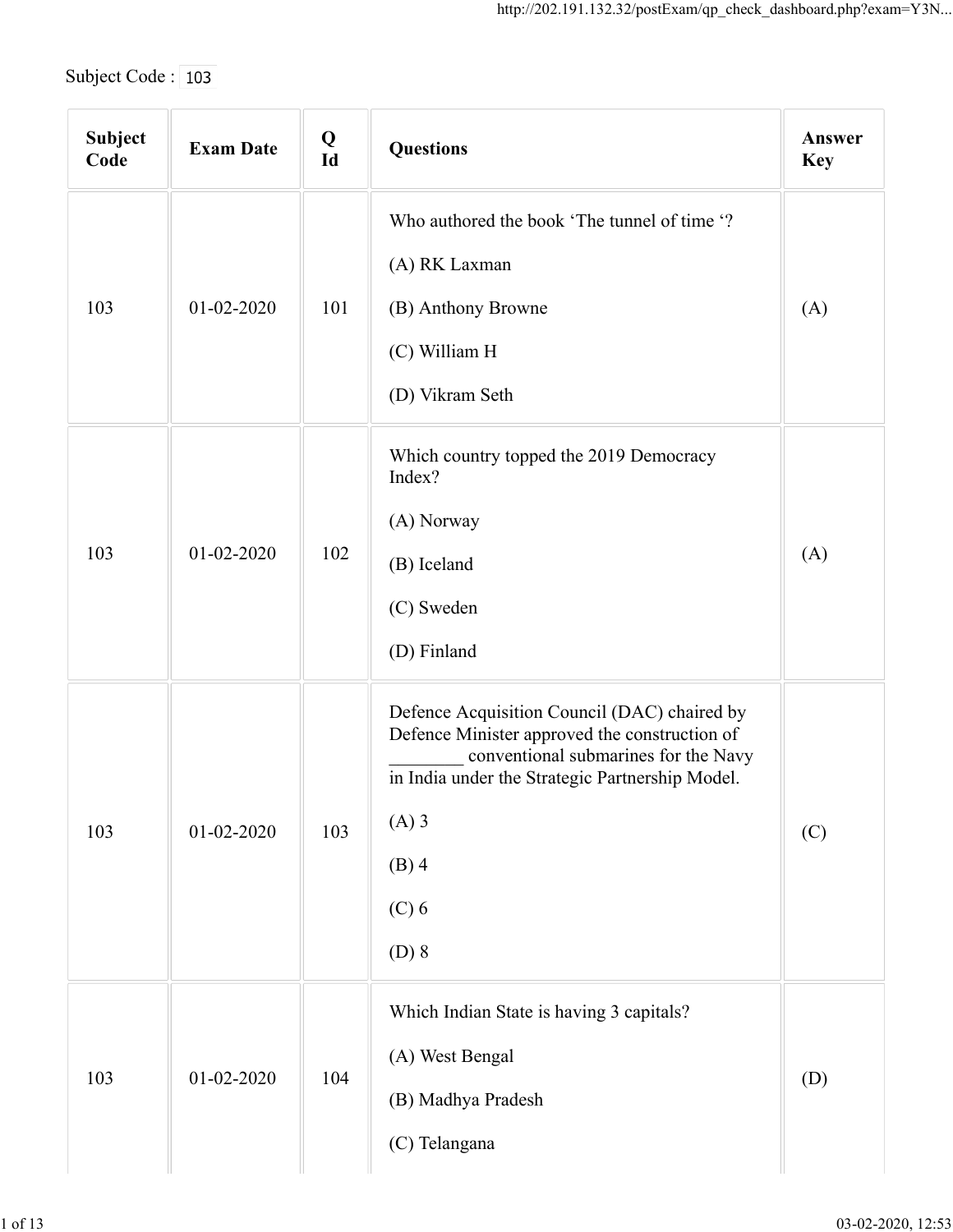|     |                  |     | http://202.191.132.32/postExam/qp_check_dashboard.php?exam=Y3N                                                                                                                |     |
|-----|------------------|-----|-------------------------------------------------------------------------------------------------------------------------------------------------------------------------------|-----|
|     |                  |     | (D) Andhra Pradesh                                                                                                                                                            |     |
| 103 | $01 - 02 - 2020$ | 105 | When was the Indian National Army formed?<br>$(A)$ 1935<br>$(B)$ 1938<br>$(C)$ 1942<br>(D) $1945$                                                                             | (C) |
| 103 | $01 - 02 - 2020$ | 106 | Choose the correct alternative which can be<br>substituted for:<br>The person who knows everything<br>(A) Omnipresent<br>(B) Omnipotent<br>(C) Omniscient<br>(D) Oblivious    | (C) |
| 103 | $01 - 02 - 2020$ | 107 | Choose the correct word order<br>(A) Why she did leave so early ?<br>(B) Why did she leave so early ?<br>(C) Why did so early she leave ?<br>(D) Why so early did she leave ? | (B) |
| 103 | $01 - 02 - 2020$ | 108 | Select correct word<br>(A) Separate<br>(B) Seperate<br>(C) Saparate<br>(D) Separete                                                                                           | (A) |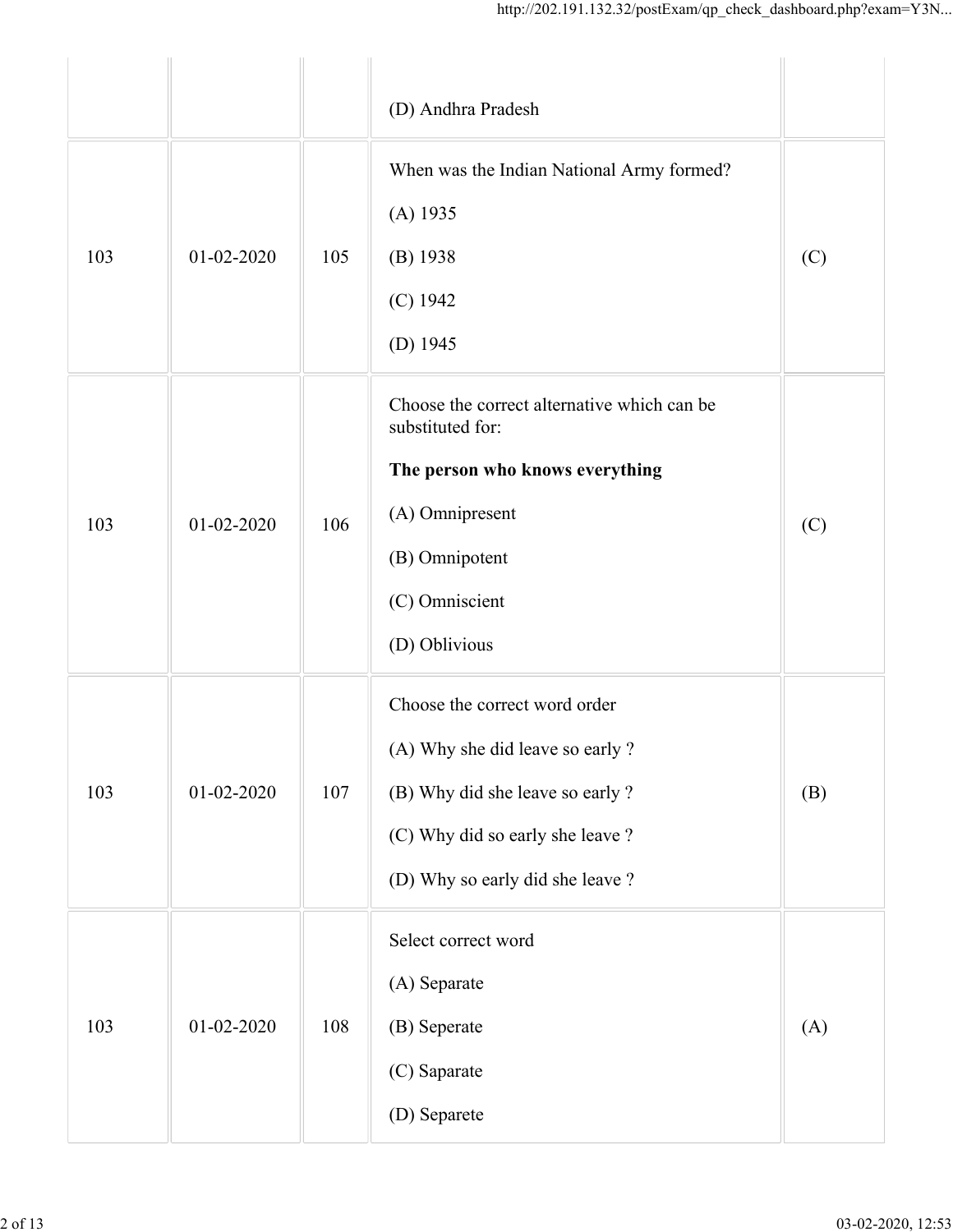|     |                  |     | http://202.191.132.32/postExam/qp_check_dashboard.php?exam=Y3N                                                                                                                                                |     |
|-----|------------------|-----|---------------------------------------------------------------------------------------------------------------------------------------------------------------------------------------------------------------|-----|
| 103 | $01 - 02 - 2020$ | 109 | What is the antonym of<br>" Ally"<br>$(A)$ wane<br>(B) enemy<br>(C) bottom<br>(D) west                                                                                                                        | (B) |
| 103 | 01-02-2020       | 110 | Fill in the blanks:<br>They opposed the motion-----------was proposed<br>by the rival group.<br>(A) Who<br>(B) Which<br>(C) Where<br>(D) When                                                                 | (B) |
| 103 | 01-02-2020       | 111 | If blue means green, green means black, black<br>means white, white means pink, pink means red<br>and red means orange, then what is the colour of<br>blood?<br>(A) Red<br>(B) Black<br>(C) White<br>(D) Pink | (D) |
| 103 | $01 - 02 - 2020$ | 112 | Clock: Time:: Thermometer: ?<br>(A) Heat<br>(B) Radiation<br>(C) Energy<br>(D) Temperature                                                                                                                    | (D) |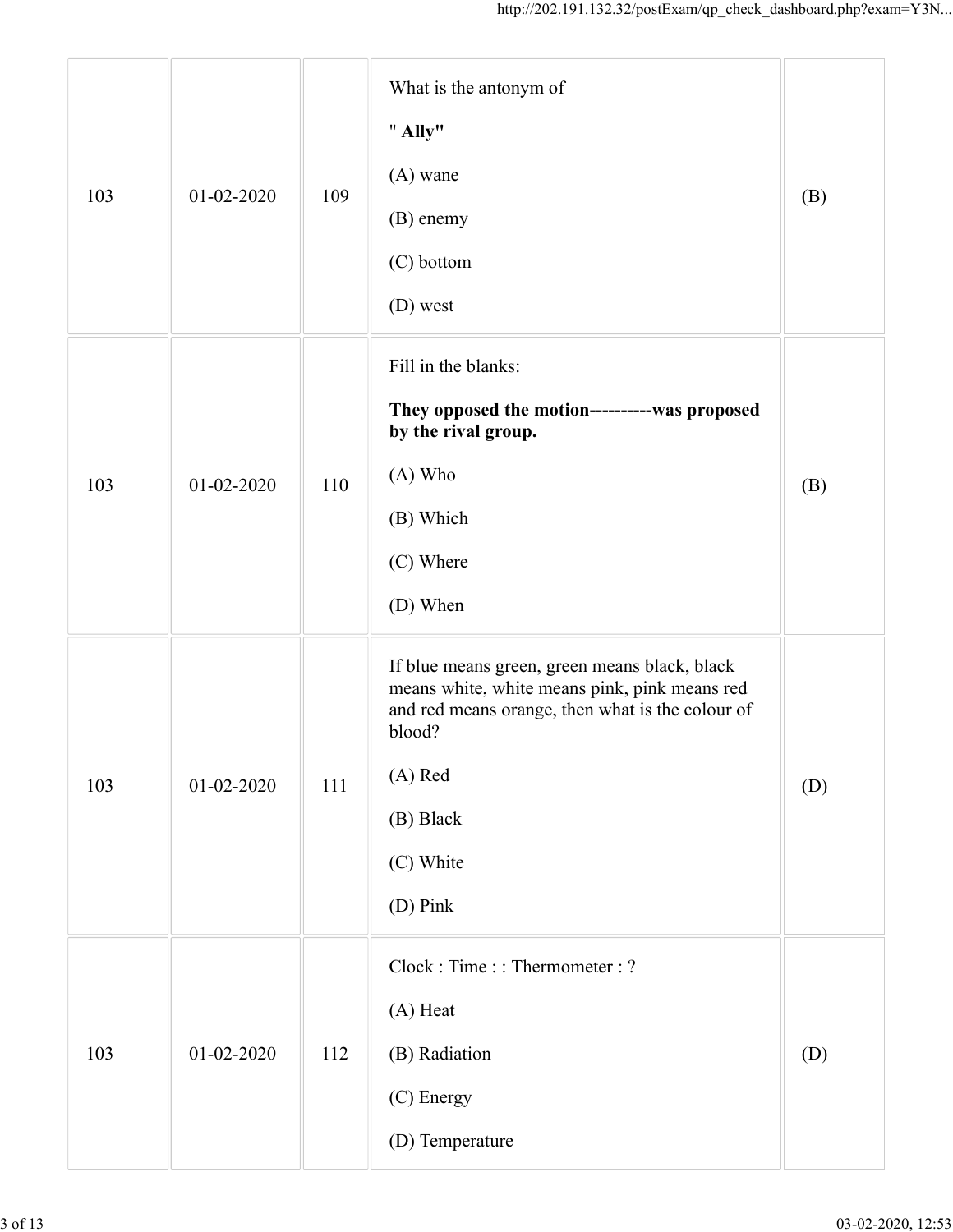|     |                  |     | http://202.191.132.32/postExam/qp_check_dashboard.php?exam=Y3N                                                                                                                                                                                                                                                                                                                                                                                                                                       |     |
|-----|------------------|-----|------------------------------------------------------------------------------------------------------------------------------------------------------------------------------------------------------------------------------------------------------------------------------------------------------------------------------------------------------------------------------------------------------------------------------------------------------------------------------------------------------|-----|
| 103 | 01-02-2020       | 113 | In a row of boys, If A who is 10th from the left<br>and B who is 9th from the right interchange their<br>positions, A becomes 15th from the left. How<br>many boys are there in the row?<br>(A) 23<br>$(B)$ 31<br>$(C)$ 27<br>$(D)$ 28                                                                                                                                                                                                                                                               | (A) |
| 103 | 01-02-2020       | 114 | Find the missing number in the series?<br>4, 18, ?, 100, 180, 294, 448<br>$(A)$ 48<br>$(B)$ 50<br>$(C)$ 58<br>$(D)$ 60                                                                                                                                                                                                                                                                                                                                                                               | (A) |
| 103 | $01 - 02 - 2020$ | 115 | On an election day Santhosh walked from a<br>place, 10 km towards South to reach the polling<br>station, then turned left upto 2 km, then took a<br>right turn, and took another 4 kms walk. Again he<br>turned right and walked for 12 kms and took a 14<br>km walk by turning to North, and there he could<br>see the polling station at a 12 km distance after<br>taking a right turn. In which direction is the<br>polling station situated?<br>(A) North<br>$(B)$ East<br>(C) South<br>(D) West | (B) |
| 103 | 01-02-2020       | 116 | Tanya's grandfather was 8 times older to her 16<br>years ago. He would be 3 times her age 8 years<br>from now. Eight years ago, what was the ratio of<br>Tanya's age to that of her grandfather?                                                                                                                                                                                                                                                                                                     | (D) |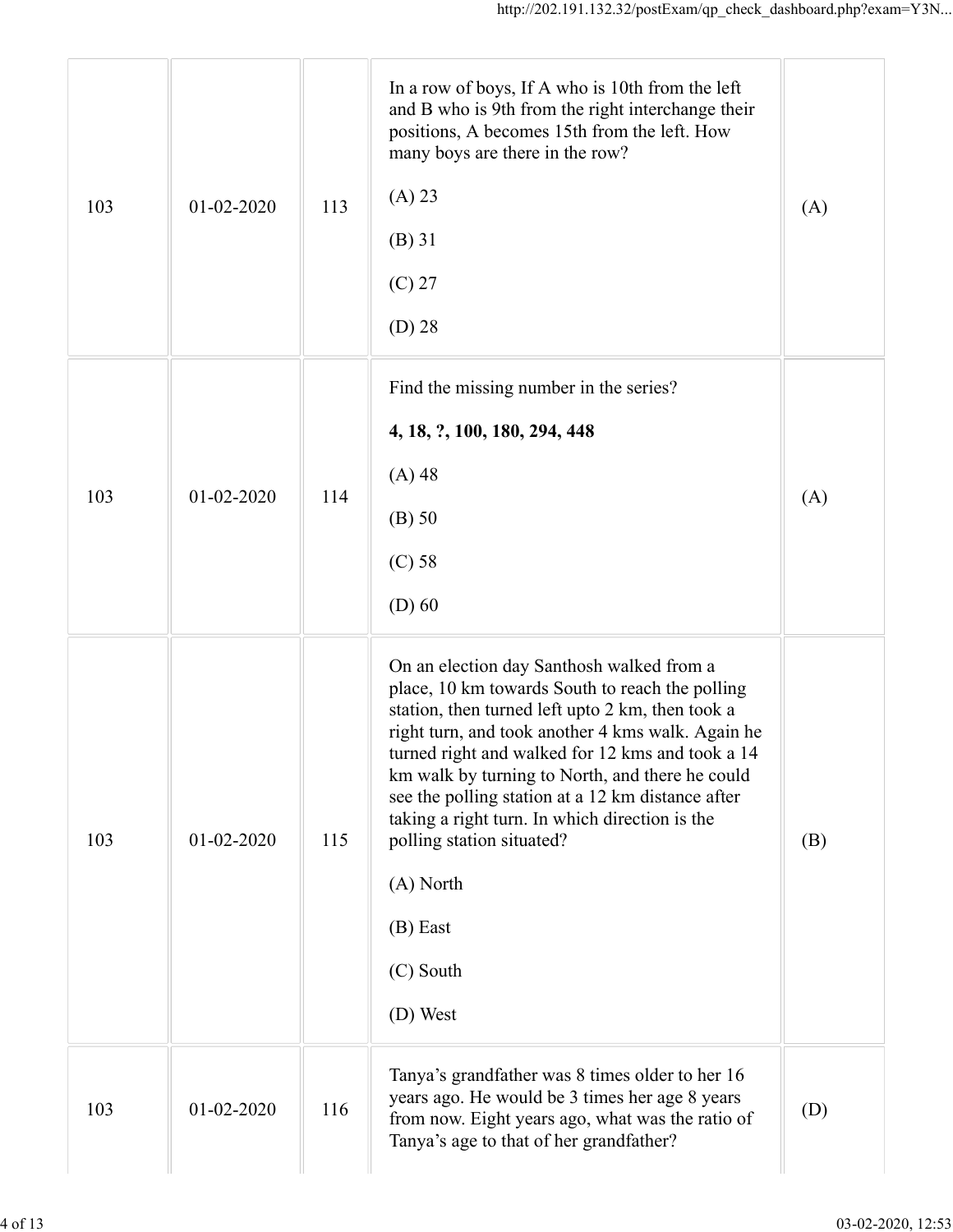|     |                         | (A) 1:2<br>(B) 1: 5<br>$(C)$ 3: 8<br>(D) None of the options                                                                                                                                                   |     |
|-----|-------------------------|----------------------------------------------------------------------------------------------------------------------------------------------------------------------------------------------------------------|-----|
| 103 | $01 - 02 - 2020$<br>117 | A train, 130 metres long travels at a speed of 45<br>km/hr crosses a bridge in 30 seconds. The length<br>of the bridge is<br>$(A)$ 235 metres<br>$(B)$ 245 metres<br>$(C)$ 270 metres<br>$(D)$ 220 metres      | (B) |
| 103 | $01 - 02 - 2020$<br>118 | A and B together can do a piece of work in 8<br>days. If A alone can do the same work in 12 days,<br>then B alone can do the same work in?<br>$(A)$ 20 days<br>$(B)$ 16 days<br>$(C)$ 24 days<br>$(D)$ 28 days | (C) |
| 103 | 01-02-2020<br>119       | The cost price of 20 articles is the same as the<br>selling price of $x$ articles. If the profit is 25%,<br>then the value of $x$ is<br>$(A)$ 15<br>$(B)$ 16<br>$(C)$ 18<br>$(D)$ 25                           | (B) |
| 103 | 01-02-2020<br>120       | The volume of a sphere is $4851 \text{ cm}^3$ . Its diameter                                                                                                                                                   | (D) |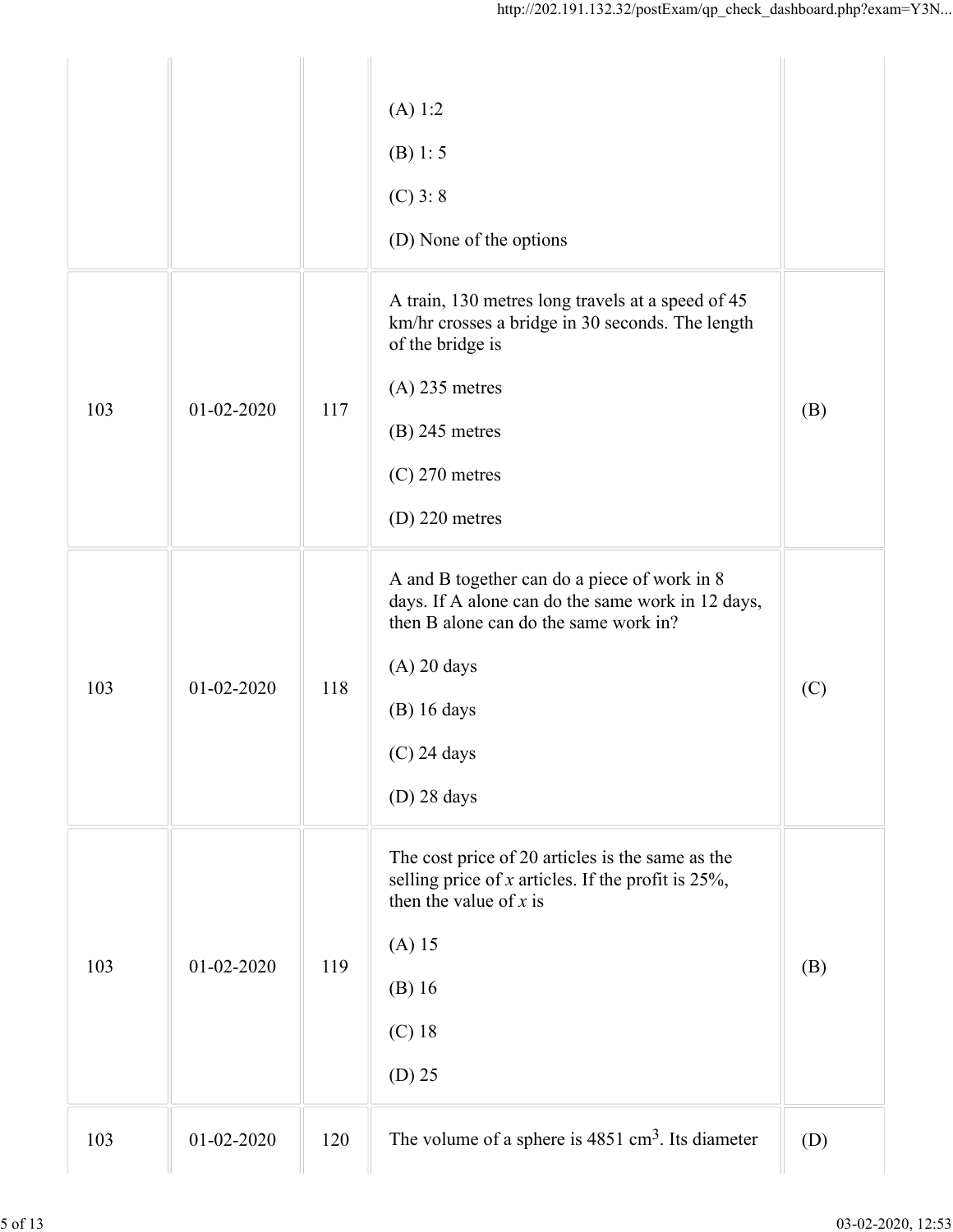|     |                  |     | is<br>$(A)$ 3.5 cm<br>(B) 7 cm<br>(C) 14cm<br>$(D)$ 21cm                                                                                          |     |
|-----|------------------|-----|---------------------------------------------------------------------------------------------------------------------------------------------------|-----|
| 103 | $01 - 02 - 2020$ | 121 | The command used in Auto CAD to equally<br>arrange objects in a outer periphery of a circle is<br>(A) Copy<br>(B) Move<br>(C) Array<br>(D) Mirror | (C) |
| 103 | 01-02-2020       | 122 | Size of A3 Paper is<br>(A) 297x210<br>$(B)$ 420x594<br>$(C)$ 297x420<br>(D) None of the options                                                   | (C) |
| 103 | 01-02-2020       | 123 | Laminar flow occurs in pipes when Reynolds<br>number is<br>(A) < 2000<br>(B) 2000 to 4000<br>(C) > 4000<br>(D) None of the options                | (A) |
| 103 | 01-02-2020       | 124 | Sensible heat is the heat required to<br>(A) Change vapour into liquid                                                                            | (C) |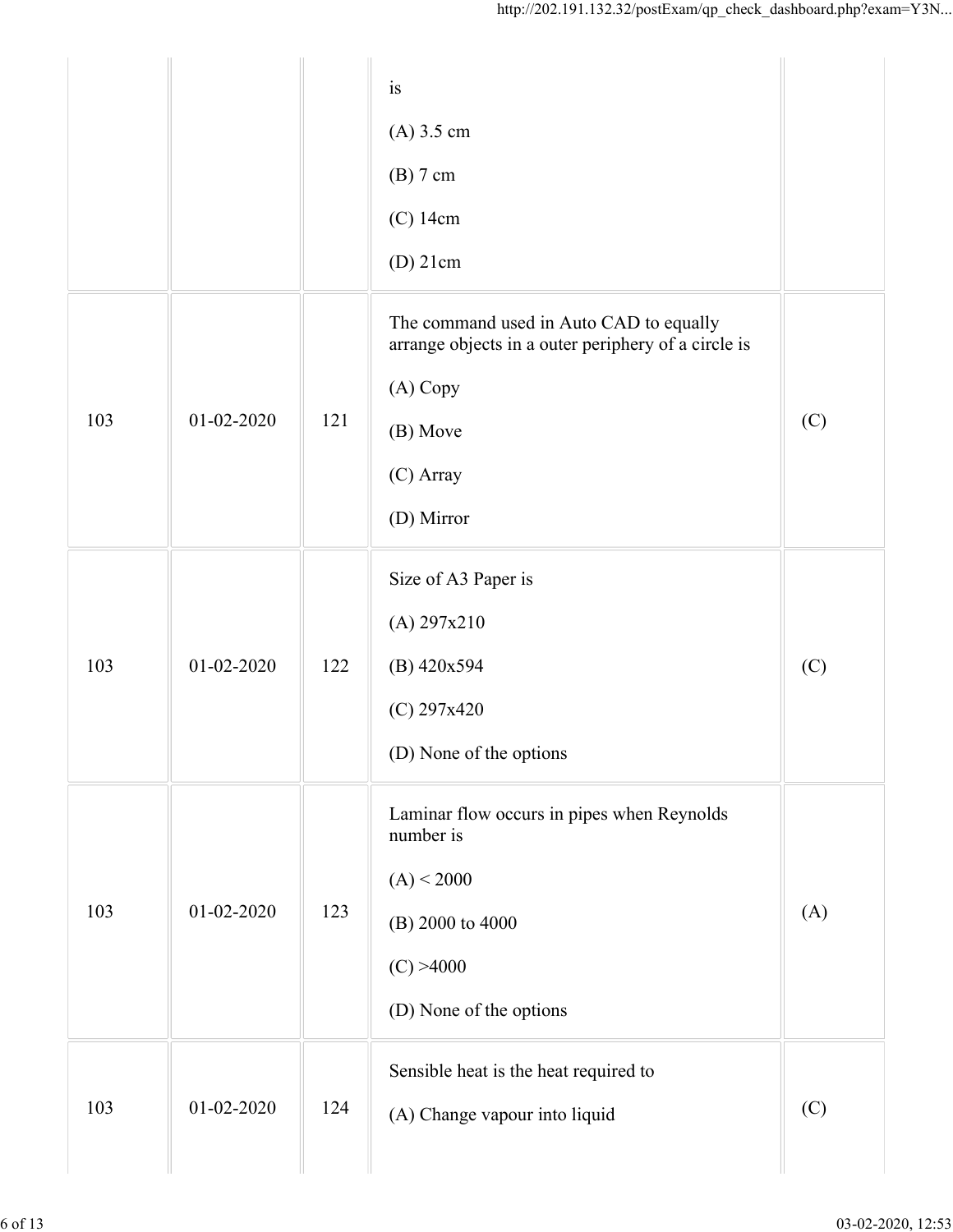|     |                  |     | http://202.191.132.32/postExam/qp_check_dashboard.php?exam=Y3N                                                                                                                                             |     |
|-----|------------------|-----|------------------------------------------------------------------------------------------------------------------------------------------------------------------------------------------------------------|-----|
|     |                  |     | (B) Change liquid into vapour<br>(C) Increase temperature of liquid or vapour<br>(D) Convert water into steam                                                                                              |     |
| 103 | $01-02-2020$     | 125 | "GO" and "NO GO" gauge is a type of<br>(A) Plug Gauge<br>(B) Slip gauge<br>(C) Ring gauge<br>(D) Limit Gauge                                                                                               | (D) |
| 103 | 01-02-2020       | 126 | A mixture of dry air and water vapour, when the<br>air has diffused the maximum amount of water<br>vapour into it, is called<br>(A) Dry air<br>(B) Moist air<br>(C) Saturated air<br>(D) Specific humidity | (C) |
| 103 | $01 - 02 - 2020$ | 127 | One Ton of Refrigeration is equal to<br>$(A)$ 3.5 kW<br>$(B)$ 4 kW<br>$(C)$ 3kW<br>$(D)$ 2.8kW                                                                                                             | (A) |
| 103 | $01 - 02 - 2020$ | 128 | Density of Water is Maximum at<br>$(A)$ 0 deg C<br>$(B)$ 4 Deg C<br>(C) 100 Deg C                                                                                                                          | (B) |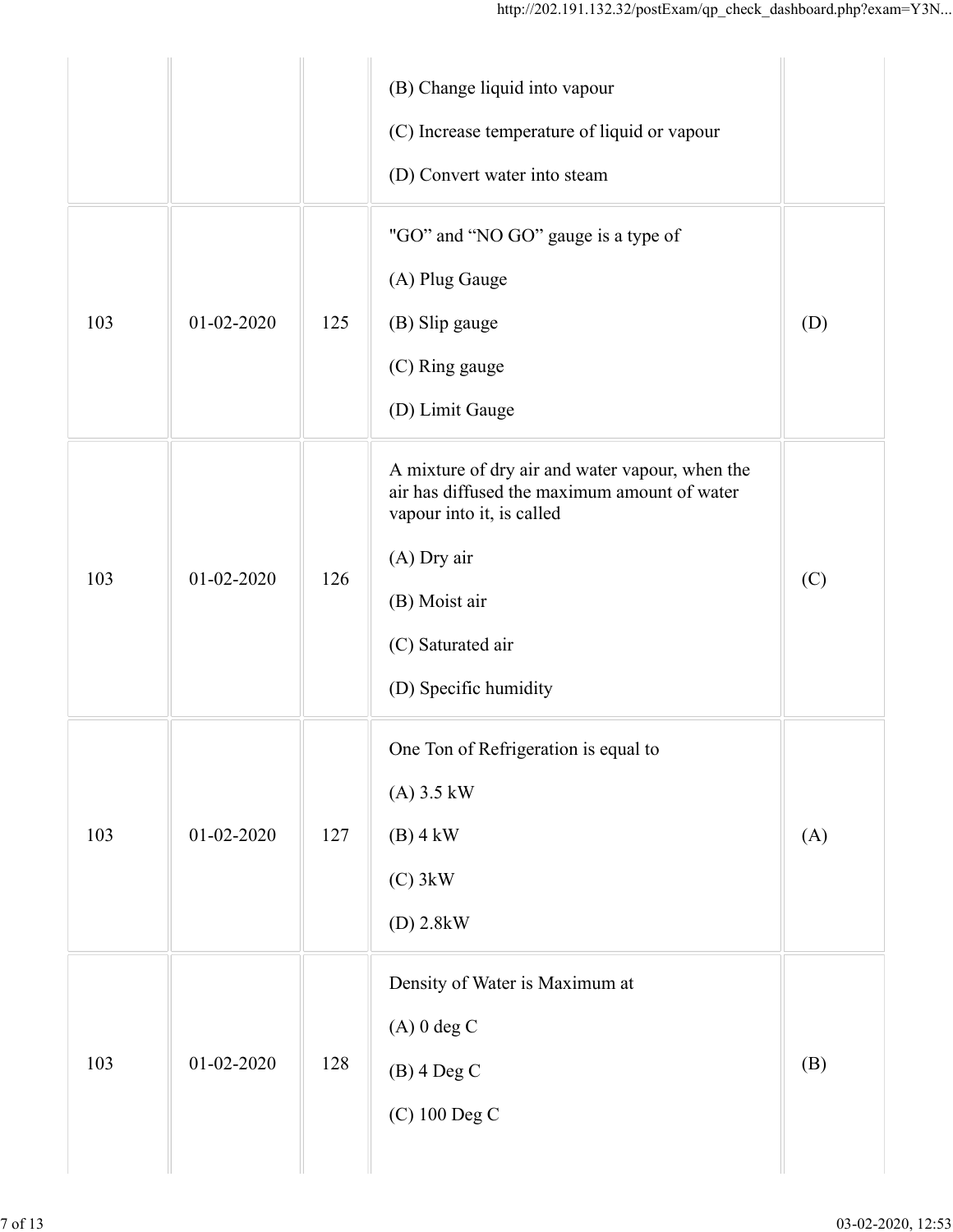|     |                  |     | http://202.191.132.32/postExam/qp_check_dashboard.php?exam=Y3N                                                                                                                                       |     |
|-----|------------------|-----|------------------------------------------------------------------------------------------------------------------------------------------------------------------------------------------------------|-----|
|     |                  |     | $(D)$ 5 Deg C                                                                                                                                                                                        |     |
| 103 | 01-02-2020       | 129 | The ratio of Pitch circle diameter to the number<br>of teeth of a gear is<br>(A) Module<br>(B) Addendum<br>(C) Dedendum<br>(D) Gear Ratio                                                            | (A) |
| 103 | 01-02-2020       | 130 | Knurling is a operation of<br>(A) Cutting smooth collars<br>(B) Under cutting<br>(C) Roughing the surface for hand grip<br>(D) None of the options                                                   | (C) |
| 103 | $01 - 02 - 2020$ | 131 | A rigid body has Poisson's ratio equal to<br>$(A)$ 0<br>$(B)$ 1<br>(C) less than 1<br>(D) greater than 1                                                                                             | (A) |
| 103 | 01-02-2020       | 132 | The property by virtue of which a liquid opposes<br>relative motion between its different layers is<br>called<br>(A) Surface tension<br>(B) Coefficient of viscosity<br>(C) Viscosity<br>(D) Osmosis | (C) |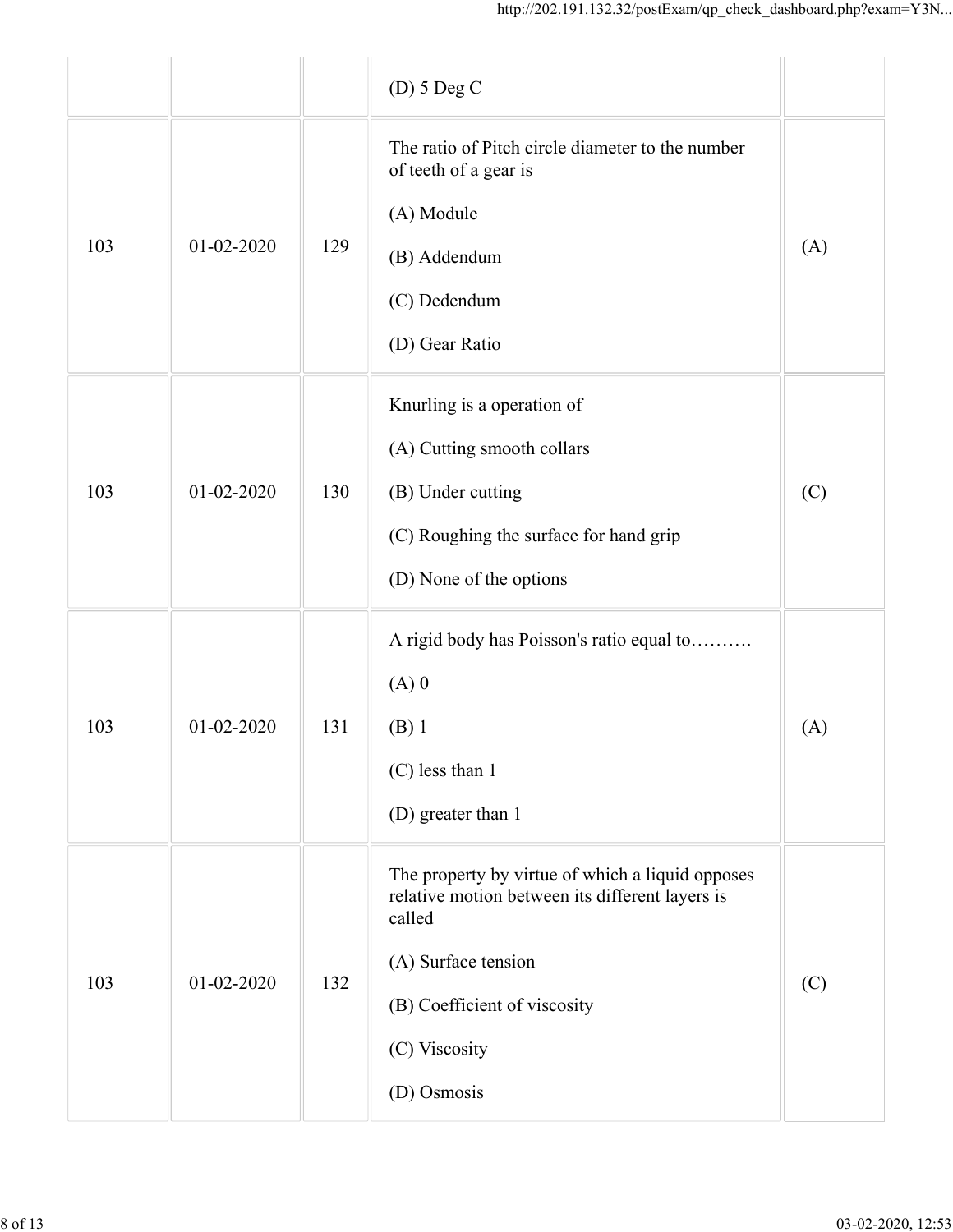|     |                  |     | http://202.191.132.32/postExam/qp_check_dashboard.php?exam=Y3N                                                                                                                     |     |
|-----|------------------|-----|------------------------------------------------------------------------------------------------------------------------------------------------------------------------------------|-----|
| 103 | 01-02-2020       | 133 | The material used for coating the electrode is<br>called<br>$(A)$ Flux<br>(B) Protective cover<br>(C) Slag<br>(D) Deoxidiser                                                       | (A) |
| 103 | 01-02-2020       | 134 | The flow of the refrigerant in a refrigeration cycle<br>is controlled by<br>(A) Condenser<br>(B) Expansion valve<br>(C) Evaporator<br>(D) Compressor                               | (B) |
| 103 | $01 - 02 - 2020$ | 135 | Heat flows from one body to other when they<br>have<br>(A) different heat contents<br>(B) different atomic structures<br>(C) different temperatures<br>(D) different specific heat | (C) |
| 103 | 01-02-2020       | 136 | Work done in a free expansion process is<br>(A) Zero<br>(B) Minimum<br>(C) Maximum<br>(D) Positive                                                                                 | (A) |
| 103 | 01-02-2020       | 137 | The cycle generally used for gas turbines is<br>(A) Otto cycle                                                                                                                     | (D) |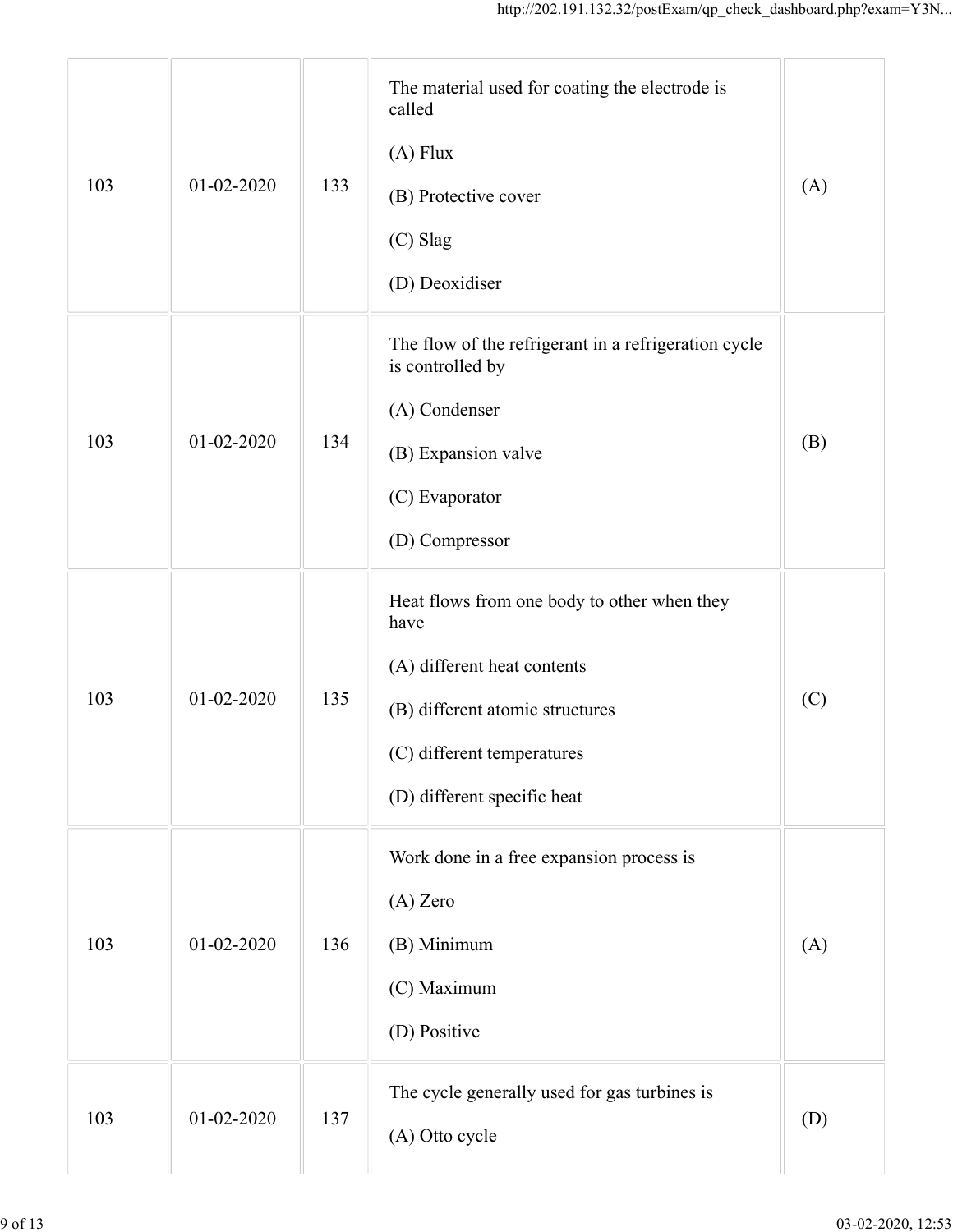|     |                  |     | http://202.191.132.32/postExam/qp_check_dashboard.php?exam=Y3N                                                                                                  |     |
|-----|------------------|-----|-----------------------------------------------------------------------------------------------------------------------------------------------------------------|-----|
|     |                  |     | (B) Carnot cycle<br>(C) Rankine cycle<br>(D) Brayton cycle                                                                                                      |     |
| 103 | 01-02-2020       | 138 | The product of force $(F)$ and time $(t)$ is called as<br>.<br>(A) Impulse<br>(B) Work done<br>(C) Momentum<br>(D) Pressure                                     | (A) |
| 103 | $01 - 02 - 2020$ | 139 | Centrifugal pump is started with its delivery<br>valve<br>(A) kept fully closed<br>(B) kept fully open<br>(C) irrespective of any position<br>(D) kept 50% open | (A) |
| 103 | $01 - 02 - 2020$ | 140 | Time dependent permanent deformation is called<br>(A) Plastic deformation<br>(B) Elastic deformation<br>(C) Creep<br>(D) Anelastic deformation                  | (C) |
| 103 | 01-02-2020       | 141 | The included angle of Twist drill bit is<br>(A) 118 deg<br>(B) 128 deg<br>(C) 108 deg                                                                           | (A) |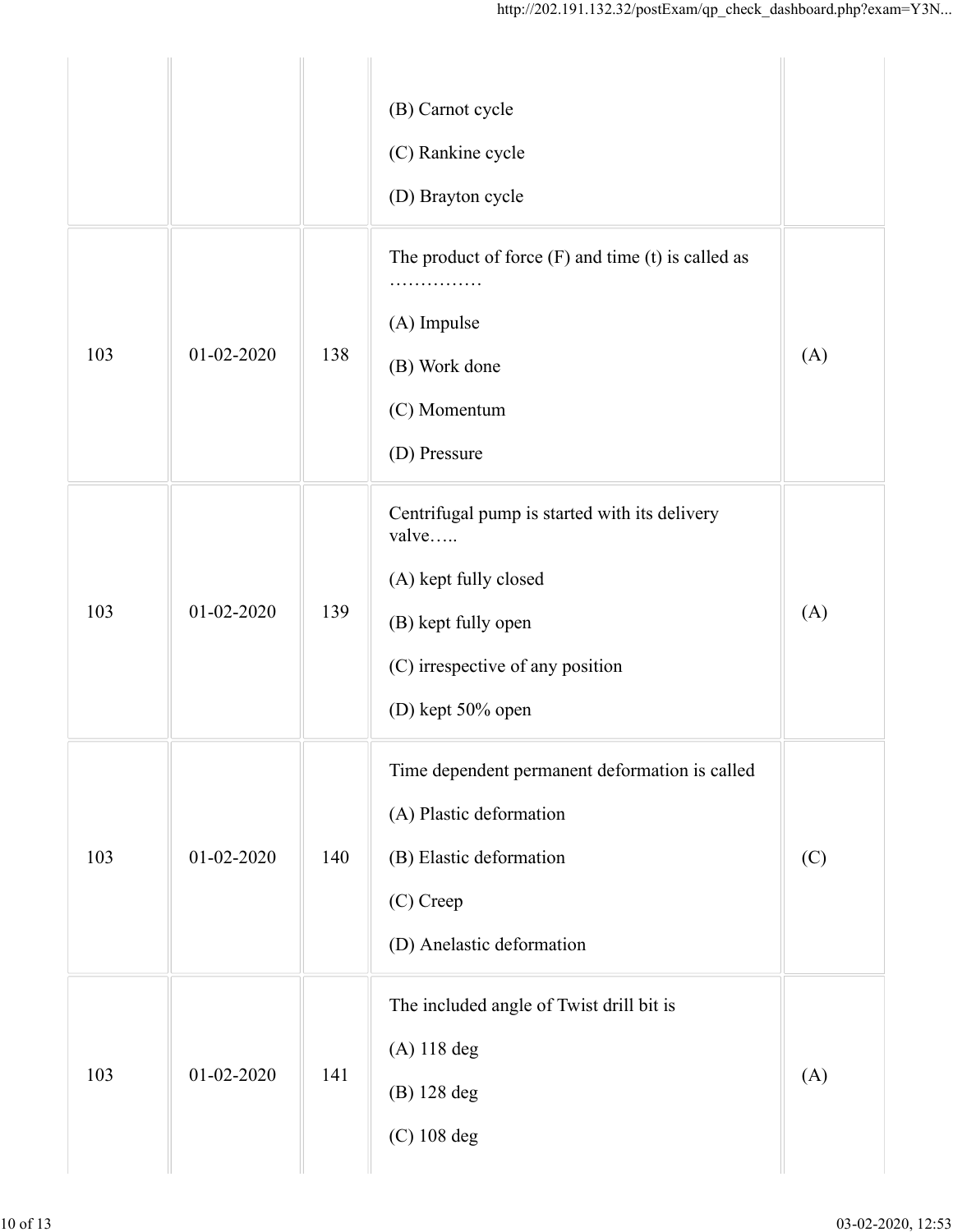|     |                  |     | http://202.191.132.32/postExam/qp_check_dashboard.php?exam=Y3N                                                                                                         |     |
|-----|------------------|-----|------------------------------------------------------------------------------------------------------------------------------------------------------------------------|-----|
|     |                  |     | (D) 98 deg                                                                                                                                                             |     |
| 103 | $01 - 02 - 2020$ | 142 | Projection of an object by 3 views is known as<br>(A) Orthographic<br>(B) Perspective<br>(C) Isometric<br>(D) Oblique                                                  | (A) |
| 103 | 01-02-2020       | 143 | Angles project true size, only when the plane<br>containing the angle and plane of projection are<br>(A) Adjascent<br>(B) Aligned<br>(C) Perpendicular<br>(D) Parallel | (D) |
| 103 | $01 - 02 - 2020$ | 144 | The thread note for a typical bolt will include the<br>------<br>(A) Material<br>(B) Centre line<br>(C) Major diameter of the thread<br>(D) Offset distance            | (C) |
| 103 | $01 - 02 - 2020$ | 145 | When the rate of evaporation of water is zero, the<br>relative humidity of the air is<br>$(A)$ 0%<br>(B) 100%<br>(C) 50%                                               | (B) |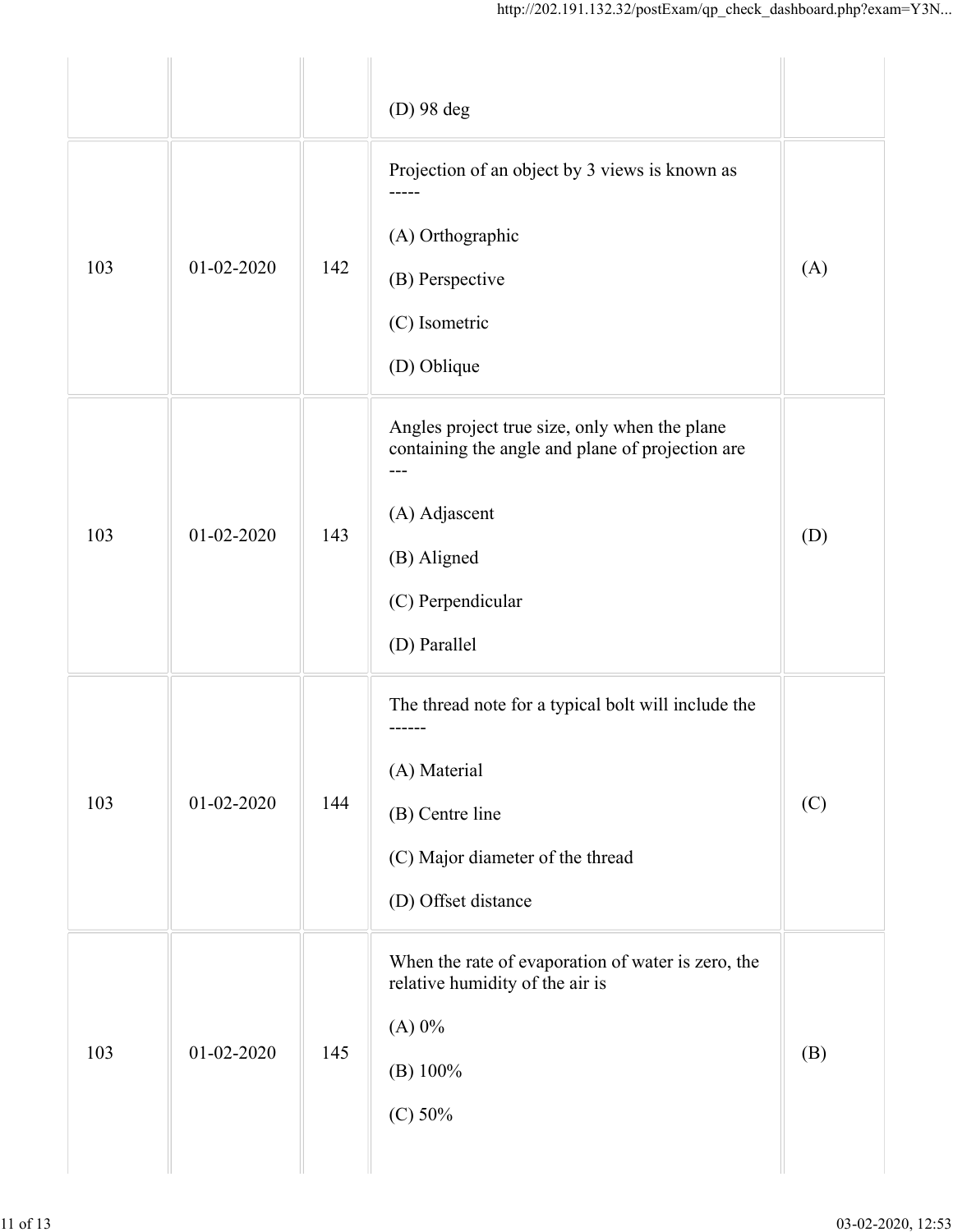|                         |     | http://202.191.132.32/postExam/qp_check_dashboard.php?exam=Y3N      |     |
|-------------------------|-----|---------------------------------------------------------------------|-----|
|                         |     | (D) unpredictable                                                   |     |
|                         |     | Which of the following has threads at both ends                     |     |
|                         |     | (A) Bolt                                                            |     |
| 103<br>01-02-2020       | 146 | (B) Tap bolt                                                        | (C) |
|                         |     | (C) Stud                                                            |     |
|                         |     | (D) screw                                                           |     |
|                         |     | If dimension of male part is larger than female<br>part, the fit is |     |
|                         |     | (A) Transition fit                                                  |     |
| 103<br>01-02-2020       | 147 | (B) Interference fit                                                | (B) |
|                         |     | (C) Ringing fit                                                     |     |
|                         |     | (D) None of the options                                             |     |
|                         |     | Geometric tolerance is provided to                                  |     |
|                         |     | (A) Control dimension                                               |     |
| 103<br>01-02-2020       | 148 | (B) Control shape                                                   | (D) |
|                         |     | (C) Control position                                                |     |
|                         |     | (D) Control shape and position                                      |     |
|                         |     | Hardness of a material is defined as                                |     |
|                         |     | (A) Resistance to indentation.                                      |     |
| 103<br>$01 - 02 - 2020$ | 149 | (B) Resistance to elongation.                                       | (A) |
|                         |     | (C) Resistance to plastic deformation.                              |     |
|                         |     | (D) Resistance to elastic changes                                   |     |
| 01-02-2020<br>103       | 150 | Which of the following has no unit                                  | (D) |